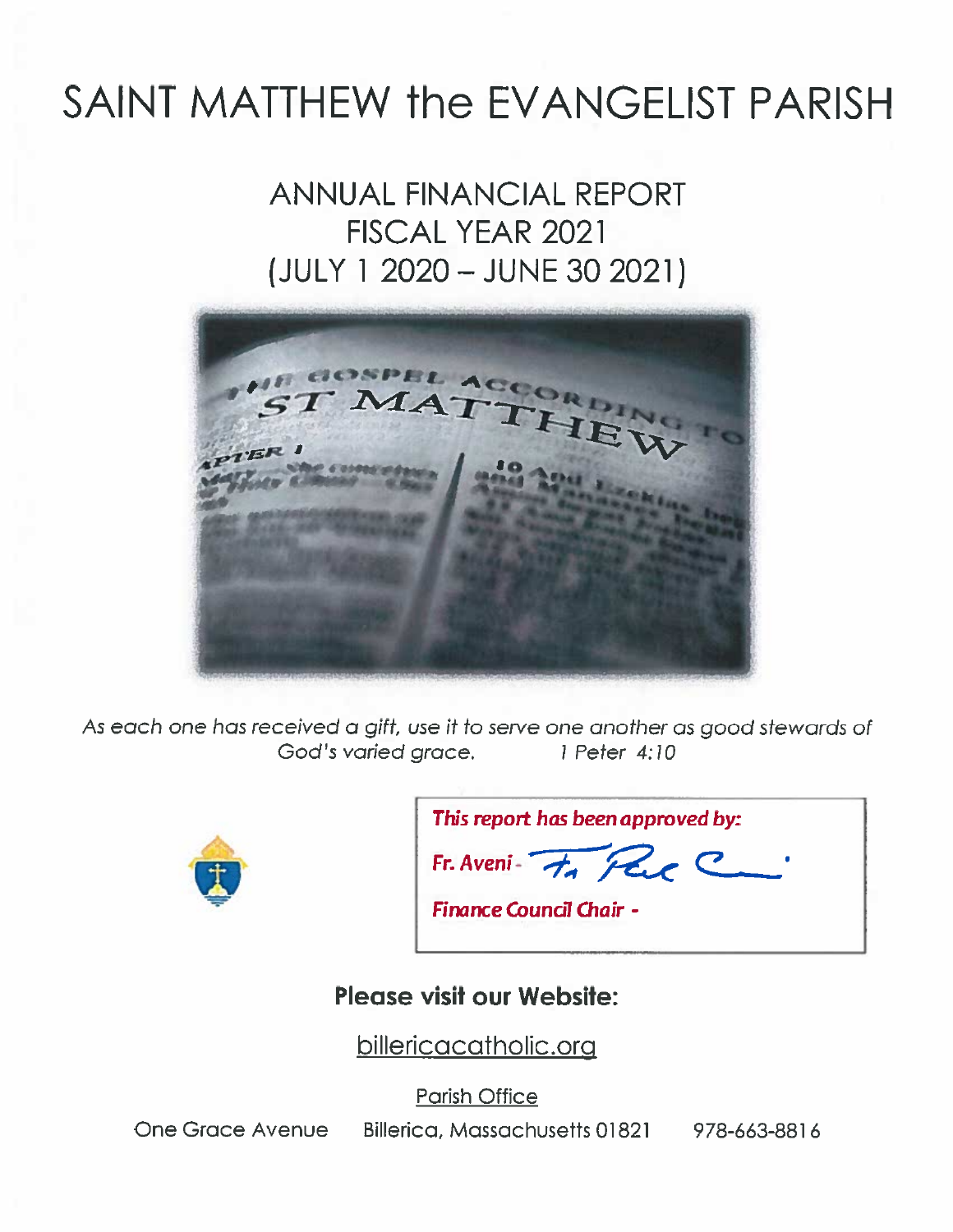Dear Parishioners,

We are pleased to present to you the Annual Financial Report for Saint Matthew the Evangelist Parish for the fiscal year July l. 2020 -June 30, 2021. As you know, the numbers can only tell part of the story.

Our strength as a faith community is best measured by the ways we express and experience the love of God and of our neighbor. We begin our second year as a parish community, enhancing the faith formation of children and adults, encouraging participation in ministries and managing our financial plan. We are very grateful for the good work done by our Pastoral Team, parish staff and dedicated volunteers, as well as the guidance given by our Pastoral Council, Finance Council, and Building Committee. We pray that with a generous sharing of time, talent, and treasure on the part of all our parishioners, we can continue to make progress growing our parish.

Yours in Christ,

The Paul C







**Pray Together Join Together** 

**Serve Together** 

## **Finance Council Members**

Chad Laliberte Don Casey

Sharon Crescio Trish Holland

Dan Quattrocchi

### **Recap Other Financial Information**  *As of* **June** *30 2021*

| <b>Parish Operating Account</b>      | \$17,140  |
|--------------------------------------|-----------|
| Parish Women's Club Account          | \$5,491   |
| Altar Server Scholarship Account     | \$20,472  |
| Parish RCAB Savings Account          | \$8,106   |
| 90 Days Now for Your Parish          | \$481     |
| <b>Outstanding Payables/Balances</b> | \$61,423  |
| <b>Mold Remediation Loan Balance</b> | \$125,481 |
| <b>Emergency Loan Balance</b>        | \$17,482  |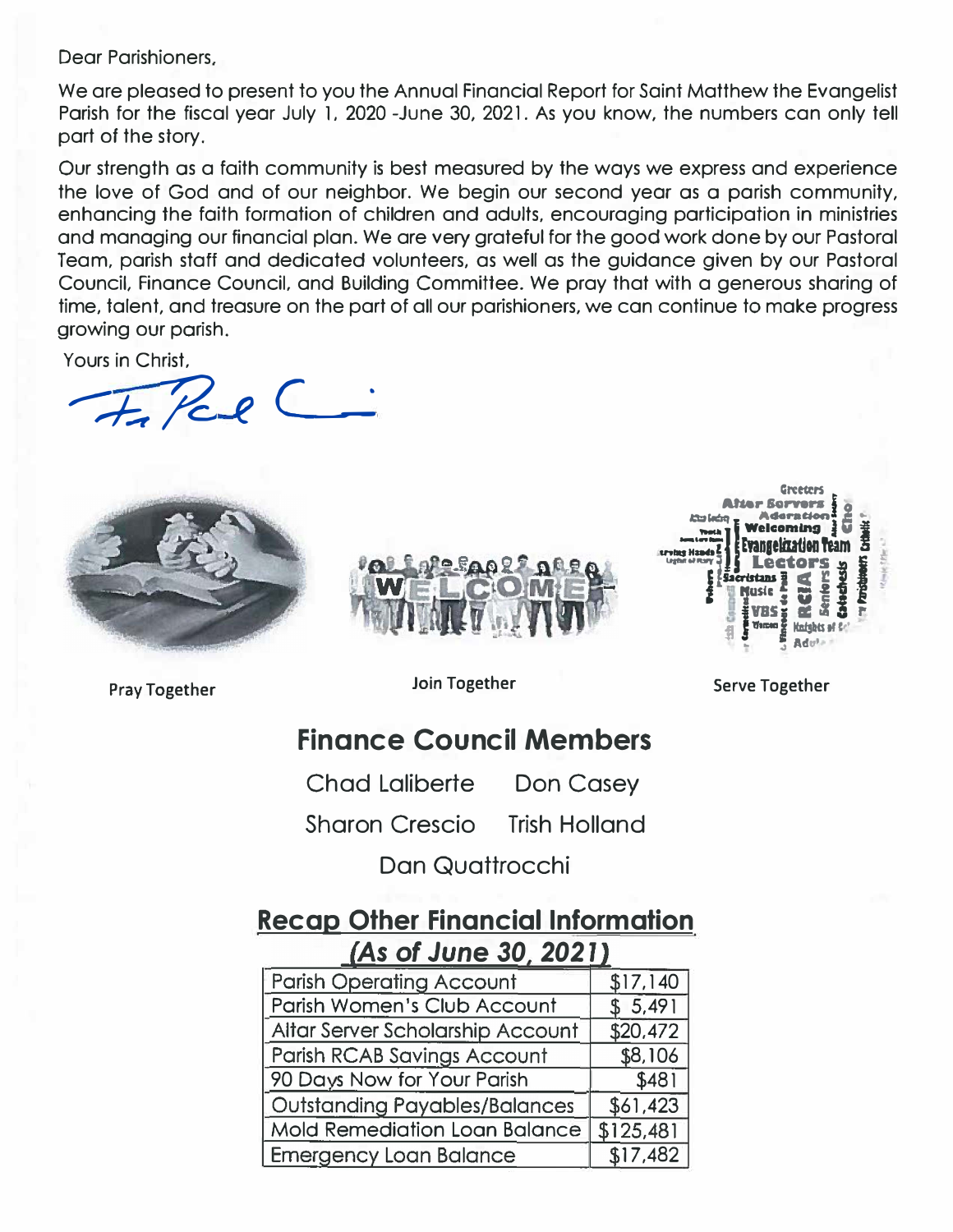## There's More to it than the Numbers

The Annual Financial Report typically presents numbers – and there are plenty of those. But there is so much more to the story.

## DO WE HAVE YOUR UPDATED EMAIL ADDRESS?

Have you seen Fr. Aveni's video messages? Are you receiving our emails regarding parish events? To update your email address, please call our parish office at 978-663-8816 or email us at email@billericacatholic.org. Thank you in advance for this very important information.

### SAINT MATTHEW THE EVANGELIST WEBSITE

We invite all to view our website at *www.billericacatholic.org* where you are able to find up-to-date goings on in our community. From learning about our Pastoral Team, to current events, Mass times, and parish bulletins you are able to find a plethora of information. For information regarding St. Matthew the Evangelist Faith Formation (SMEFF) please visit https://billericacatholic.org/youthfaithformation/.

Also available as a resource for information is our Facebook page (Saint Matthew the Evangelist Parish).

## **Fiscal Year 2021 Highlights**

This report offers the detailed financial report for Saint Matthew the Evangelist Parish for Fiscal Year 2021 (FY2021) Actuals - in accordance with the reporting standards of the Archdiocese of Boston. Parishioners who have detailed questions or comments are invited to speak directly with Christine Kilburn, our Parish's Finance and Operations Manager.

From our detailed financial reports for FY2021, the following facts are especially important to note:

- Beginning in March 2020, all were affected by the Covid-19 pandemic, including parishioners and our parish. The ongoing pandemic continues to be a factor in all of our lives.
- For the majority of the year, social distancing remained in place, which reduced Mass seating capacity. This reduced capacity resulted in diminished Offertory levels.
	- We are extremely grateful to the members of St. Matthew the Evangelist Parish who contribute to the parish using Online Giving!

Online contributions can be made at https://billericacatholic.org/givenow/

- Rental Income is gratefully received from priests in residence.
- The following Capital Expenditures are noted:
	- New boilers were installed in Saint Andrew Church and the Parish Office/Rectory.
	- An extensive mold remediation project took place in the parish rectory.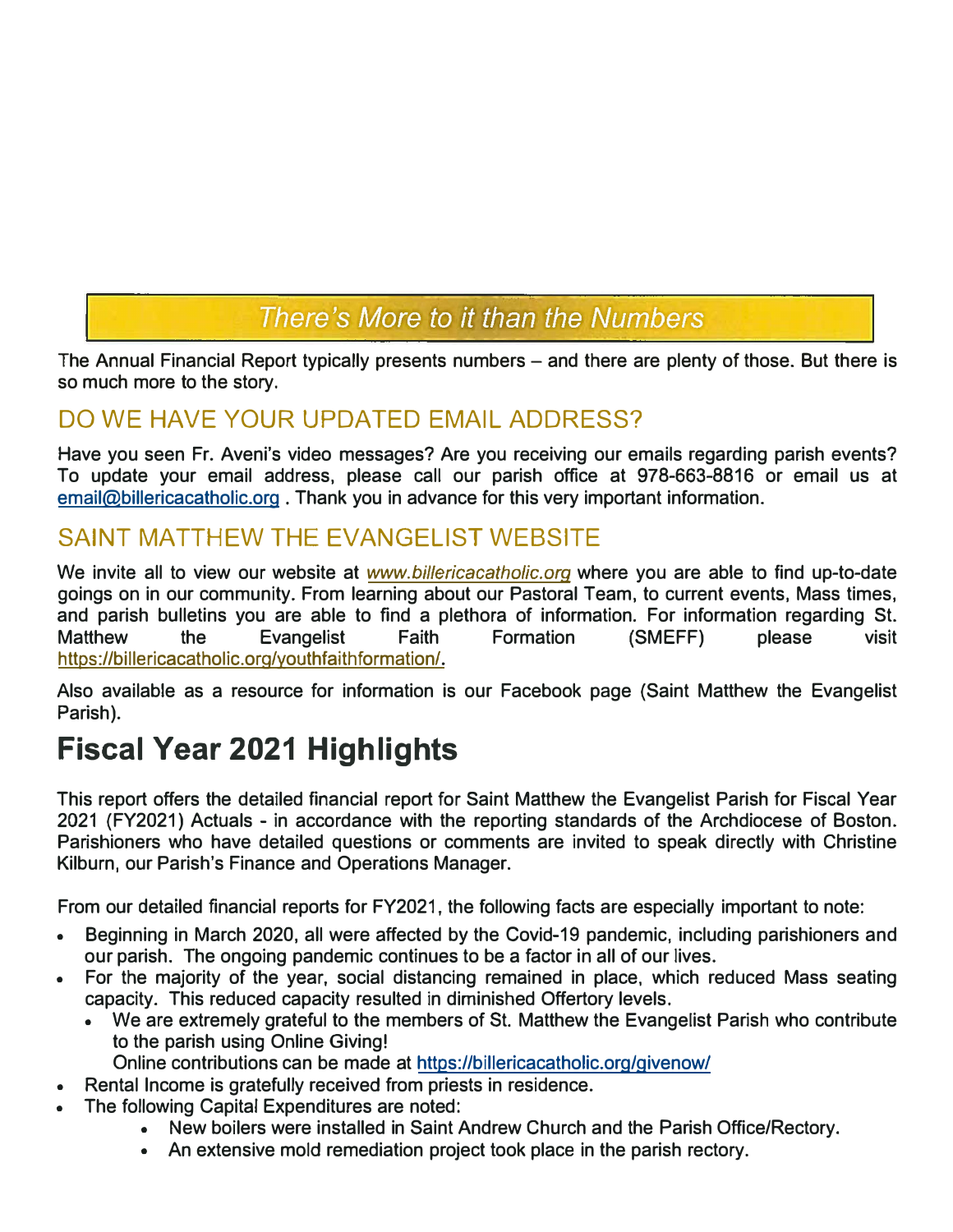|                                                             |                                                    | Saint Matthew the Evangelist Budget Fiscal Year 2021 |                                                     |                                             |                                                                                                                                                       |
|-------------------------------------------------------------|----------------------------------------------------|------------------------------------------------------|-----------------------------------------------------|---------------------------------------------|-------------------------------------------------------------------------------------------------------------------------------------------------------|
|                                                             | Yearly<br><b>Budget</b><br>7.01.2020-<br>6.30.2021 | Actual - YID<br>$(7.01.2020 -$<br>$6.30 - 2021$      | Actual - YTD<br>Variance<br>(Change)<br>(6.30.2021) | <b>Fiscal Year</b><br>2022<br><b>Budget</b> |                                                                                                                                                       |
| <b>Operating Income</b>                                     | 2021                                               |                                                      |                                                     |                                             |                                                                                                                                                       |
| Offertory                                                   | 983,000                                            | 693,803                                              | (289, 197)                                          | $623,866$ a)                                |                                                                                                                                                       |
| <b>Grand Annual</b>                                         | 130,000                                            | 187,469                                              | 57,469                                              | 187,000 b)                                  |                                                                                                                                                       |
| Religious Education                                         | 65,000                                             | 62,709                                               | (2, 291)                                            | $54,000$ c)                                 |                                                                                                                                                       |
| Sacramental Offerings                                       | 40,000                                             | 87.774                                               | 47,774                                              | 68,900 d)                                   |                                                                                                                                                       |
| All Other Offering & Gifts                                  | 30,000                                             | 108,444                                              | 78,444                                              | 18,800 e)                                   |                                                                                                                                                       |
| <b>Rental Income</b>                                        | 5,000                                              | 11,400                                               | 6,400                                               | 7,000                                       |                                                                                                                                                       |
| Interest Income                                             | 900                                                | 285                                                  | (615)                                               |                                             |                                                                                                                                                       |
| Support - Archdiocese of Boston                             |                                                    | 99 874                                               | 99,874                                              | 24,000 f)                                   |                                                                                                                                                       |
|                                                             |                                                    |                                                      |                                                     |                                             |                                                                                                                                                       |
| <b>Total Operating Income</b>                               | 1,253,900                                          | 1,251,758                                            | (2, 142)                                            | 983,566                                     |                                                                                                                                                       |
| <b>Operating Expenses</b>                                   |                                                    |                                                      |                                                     |                                             |                                                                                                                                                       |
| Lav Salaries and Benefits                                   | 522,000                                            | 627,968                                              | 105,968                                             | 442,408 g)                                  |                                                                                                                                                       |
| Clergy Sipends & Benefits                                   | 89,000                                             | 98,644                                               | 9,644                                               | $131,961$ h)                                |                                                                                                                                                       |
| Office Expenses                                             | 65,000                                             | 85,931                                               | 20,931                                              | 73,497 ii                                   |                                                                                                                                                       |
| Religious Education Books & All Faith<br>Formation Expenses | 18,000                                             | 17,357                                               | (643)                                               | 19,900                                      |                                                                                                                                                       |
| Household                                                   | 29,000                                             | 25,378                                               | (3,622)                                             | 28,050                                      |                                                                                                                                                       |
| Facilities/ Maintenance Costs                               | 100,000                                            | 130,925                                              | 30,925                                              | 121,498 k)                                  |                                                                                                                                                       |
| <b>Utilities</b>                                            | 168,000                                            | 91,786                                               | (76, 214)                                           | 84,220 0                                    |                                                                                                                                                       |
| insurance                                                   | 97,340                                             | 65,611                                               | (31, 729)                                           | 88,276 m)                                   |                                                                                                                                                       |
| Pastoral and Liturgical                                     | 38,000                                             | 21,333                                               | (16, 667)                                           | 6,000                                       |                                                                                                                                                       |
| St. Matthew Women's Club                                    |                                                    | 5,529                                                |                                                     |                                             | n)                                                                                                                                                    |
| <b>Central Monthly Billing-RCAB</b>                         | 288,000                                            | 109,040                                              | (178,960)                                           | 115,000 o)                                  |                                                                                                                                                       |
| <b>Catholic Appeal Assessent</b>                            |                                                    | 2,345                                                | 2,345                                               | $4,000$ p)                                  |                                                                                                                                                       |
|                                                             |                                                    |                                                      |                                                     |                                             |                                                                                                                                                       |
| Total Operating Expenses 1,414,340                          |                                                    | 1,281,847                                            | (138, 022)                                          | 1,114,810                                   |                                                                                                                                                       |
| <b>Operating Net Income/ Loss</b>                           | (160, 440)                                         | (30, 089)                                            | 135,880                                             | (131, 244)                                  |                                                                                                                                                       |
| <b>Non-Operating Income</b>                                 |                                                    |                                                      |                                                     |                                             |                                                                                                                                                       |
| Gain on Edinguishment of Loan                               |                                                    | (150, 929)                                           | (150, 929)                                          |                                             | q                                                                                                                                                     |
| <b>Non-Operating Expenses</b>                               |                                                    |                                                      |                                                     |                                             |                                                                                                                                                       |
|                                                             |                                                    |                                                      |                                                     |                                             |                                                                                                                                                       |
| <b>Capital Expenditures</b>                                 |                                                    | 190,220                                              | 190,220                                             |                                             |                                                                                                                                                       |
| Interest Expense                                            |                                                    | 1068                                                 | 1,068                                               |                                             |                                                                                                                                                       |
| Transfers Related to New Entity<br>Loan Payments, Bc.       |                                                    | (246, 552)                                           | (246, 552)                                          | $(30, 200)$ <sub>(1)</sub>                  | s)                                                                                                                                                    |
| <b>Total Non-Operating Expenses</b>                         | 0                                                  | (55, 264)                                            | (55, 264)                                           | (30, 200)                                   |                                                                                                                                                       |
| <b>TOTAL Non-Operating Net Income/Loss</b>                  | $\bullet$                                          | (95,665)                                             |                                                     |                                             |                                                                                                                                                       |
|                                                             |                                                    |                                                      | (95, 665)                                           | (30, 200)                                   |                                                                                                                                                       |
| Net Income (Loss) (160,440)                                 |                                                    | (125, 754)                                           | 34,686                                              | (161, 444)                                  |                                                                                                                                                       |
|                                                             |                                                    | Loans                                                |                                                     |                                             |                                                                                                                                                       |
| Promissory Note - ELOC                                      |                                                    | 7,169                                                |                                                     |                                             | 3 year note, 2% interest, 1.15.2021 - 12.15.2023<br>Loan Amount \$20,283.41                                                                           |
| RLF - Construction Loan - MOLD Project                      |                                                    |                                                      |                                                     |                                             | 15 year note, 3.25% interest, 2.24.2021 -<br>1.24.2036. Loan Amount \$185,000. Payments<br>are INTERESTONLY until construction phase is<br>completed. |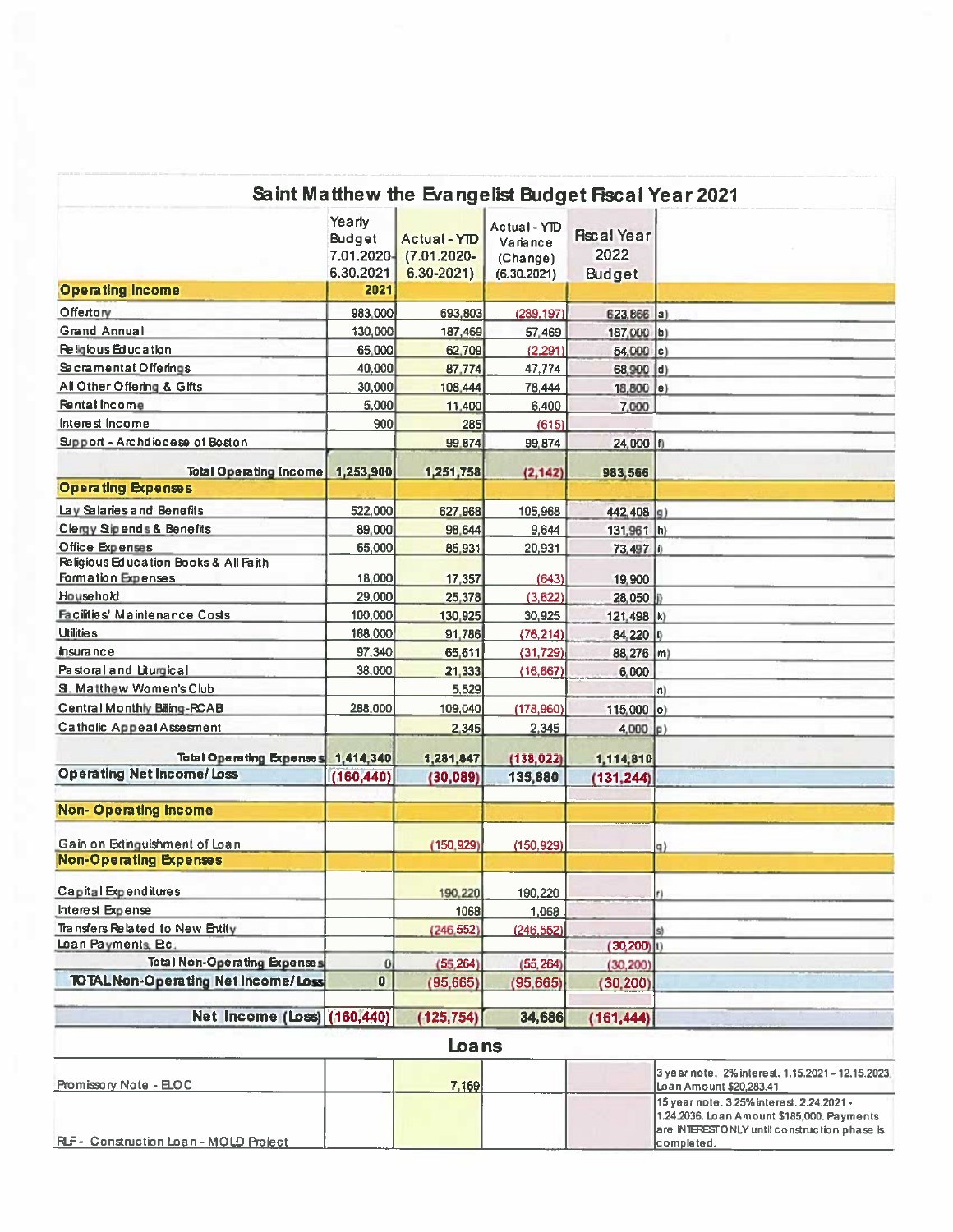#### **FOOTNOTES**

**a. We are very grateful for our parishioners who continue to contribute to the parish with dedication and commitment despite continuing challenges with the ongoing pandemic. Even with substantial reductions in operating expenses, offertory fell short in FY2021 and continues to fall short of monthly parish expenses/costs.**

**b. The Grand Annual campaign was the most successful in all the Billerica parishes' histories. We are grateful and inspired by these significant offerings to our parish.**

**c. There was a decrease in the number of St. Matthew the Evangelist Faith Formation (SMEFF) registrations in FY2021. Our team worked with families to set up payment arrangements.**

**d. Sacramental Offerings include baptisms, weddings, funerals, and offerings for Mass cards and Mass intentions.**

**e. This includes unspecified donations, gifts, and bequests.**

**f. Financial Support received from the Archdiocese of Boston.**

**g. Lay salaries and benefits fluctuated in FY2021. Staffing changes took place, including retirements, reduction in hours and positions in an effort to reduce expenses.**

**h. This line includes priest's stipends and benefits, clergy room, and board.**

**i. Office Expenses include such items as IT, Office Supplies (including Personal Protective Equipment (PPE) items), Payroll Processing Fees, Postage, and Data Processing Fees. IT expenses have increased as we toward a more effective communication plan.**

**j. Household expenses are offset by Rental Income received as well as assistance received by clergy in residence.**

**k. Facility Maintenance costs continue to be reviewed. Some costs were reduced due to the use of buildings due to the pandemic.**

**I. FY2021 saw higher than normal increases in the cost of gas and electricity resulting in increased utility costs for the parish. Every effort is being made to monitor these costs.**

**m. We saw an increase in insurance premiums attributed to the increased value of our buildings due to the increased cost of construction as well as an increase in insurance premiums.**

**n. This line item notes Women's Club Income and Expenses.**

**o. The significant decrease is due to the merging of parishes in August 2020 because St. Matthew the Evangelist receives 1 monthly invoice (as opposed to 3) from the Archdiocese of Boston (RCAB) for direct billing.**

**p. In FY2021, the Annual Catholic Appeal was conducted primarily online in our parish due to the pandemic. The Annual Catholic Appeal supports 51 Central Ministries who provide support to parishes. This year our parish has once again relied on the many resources offered by the Archdiocese as St. Matthew the Evangelist adjusts to the community's needs, especially during these difficult and uncertain times. A couple of examples of such resources provided by the Archdiocese include extensive resources and guidance during our mold remediation process and assisting with the evaluation of the properties and buildings prior to merging the three former parishes. Our parish is blessed to have such wonderful and supportive parishioners as our faith community came together to support the 2020 Catholic Appeal.**